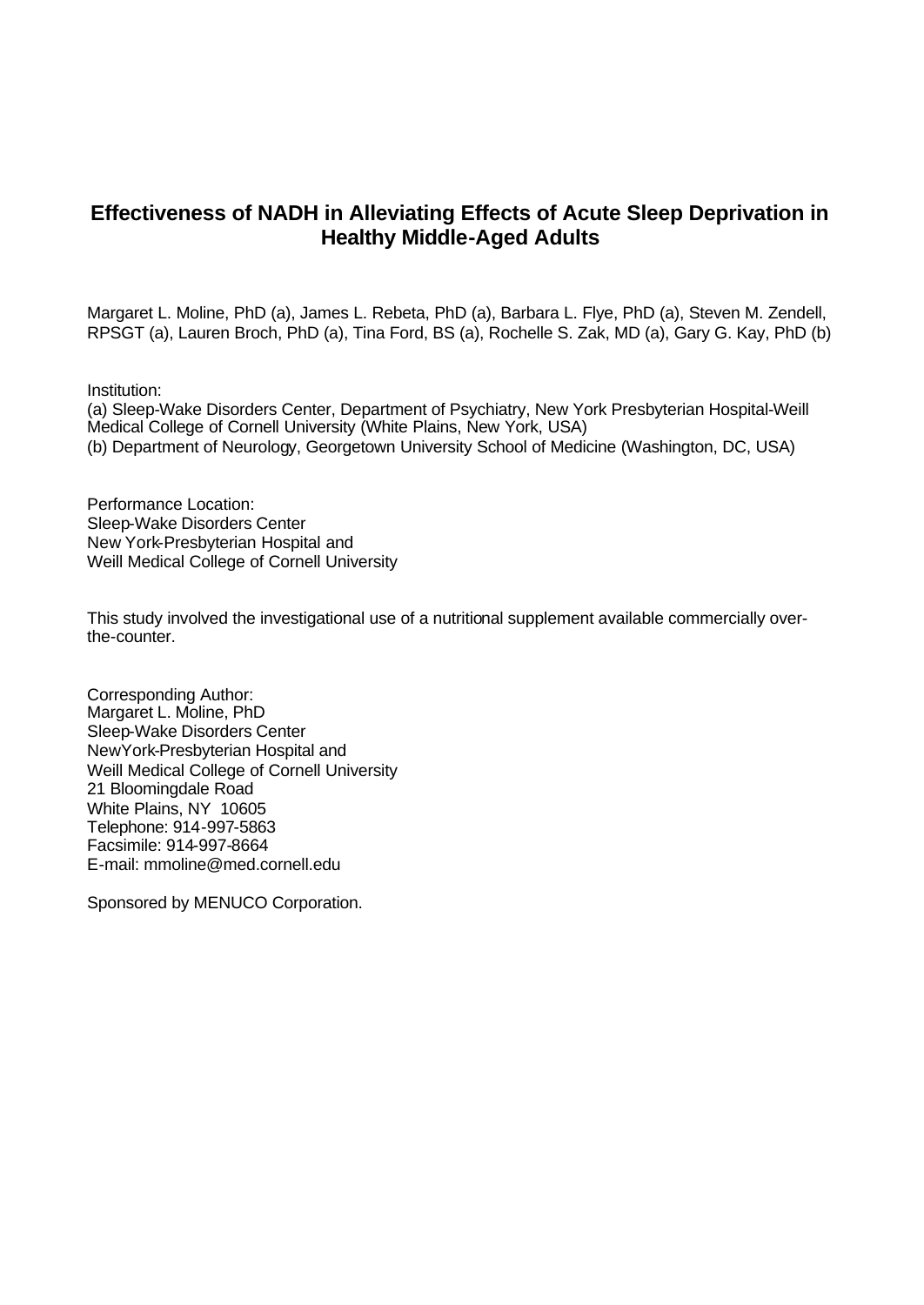### **ABSTRACT**

**Study Objectives:** To test the ability of oral stabilized NADH (ENADAlert®) to improve alertness, mood, and performance on cognitive tasks in middle-aged subjects after one night of total sleep deprivation.

**Design:** Randomized, crossover, placebo-controlled clinical trial of sublingual NADH.

**Setting:** Sleep laboratory.

**Participants:** 25 healthy male and female subjects ages 40-59.

**Interventions:** Administration of sublingual NADH 20 mg following one night of total sleep deprivation.

**Measurements and Results:** Subjects underwent baseline cognitive assessment with placebo, then two sessions with enforced nocturnal wakefulness, followed by morning consumption of NADH (ENADAlert 20 mg) or placebo. During the day, cognitive testing, mood, subjective/objective sleepiness (MSLT) were performed. CogScreen-Aeromedical Edition computerized cognitive battery assessed attention, memory, and reaction time among other domains. CogScreen-AE subtests were analyzed by throughput (correct responses/minute), accuracy, and speed.

Overall throughput was significantly better following NADH than placebo, after adjusting for baseline performance. Accuracy and speed were not different between conditions, although improvement in reaction time with NADH was noted on one subtest. Subjective and objective measures of sleepiness and mood did not differ. Although several subjects reported typical effects of total sleep deprivation, no adverse effects were reported.

**Conclusions:** This study is among the first evaluating a non-prescription substance aside from stimulants for sleep deprivation. NADH is the first non-stimulant to show increased aspects of cognitive performance, despite subjective reports of increased fatigue following sleep deprivation. NADH may have an important role in mitigating the effects of unavoidable sleep deprivation.

**Key Words:** sleep deprivation, alertness, nutritional supplement, cognitive performance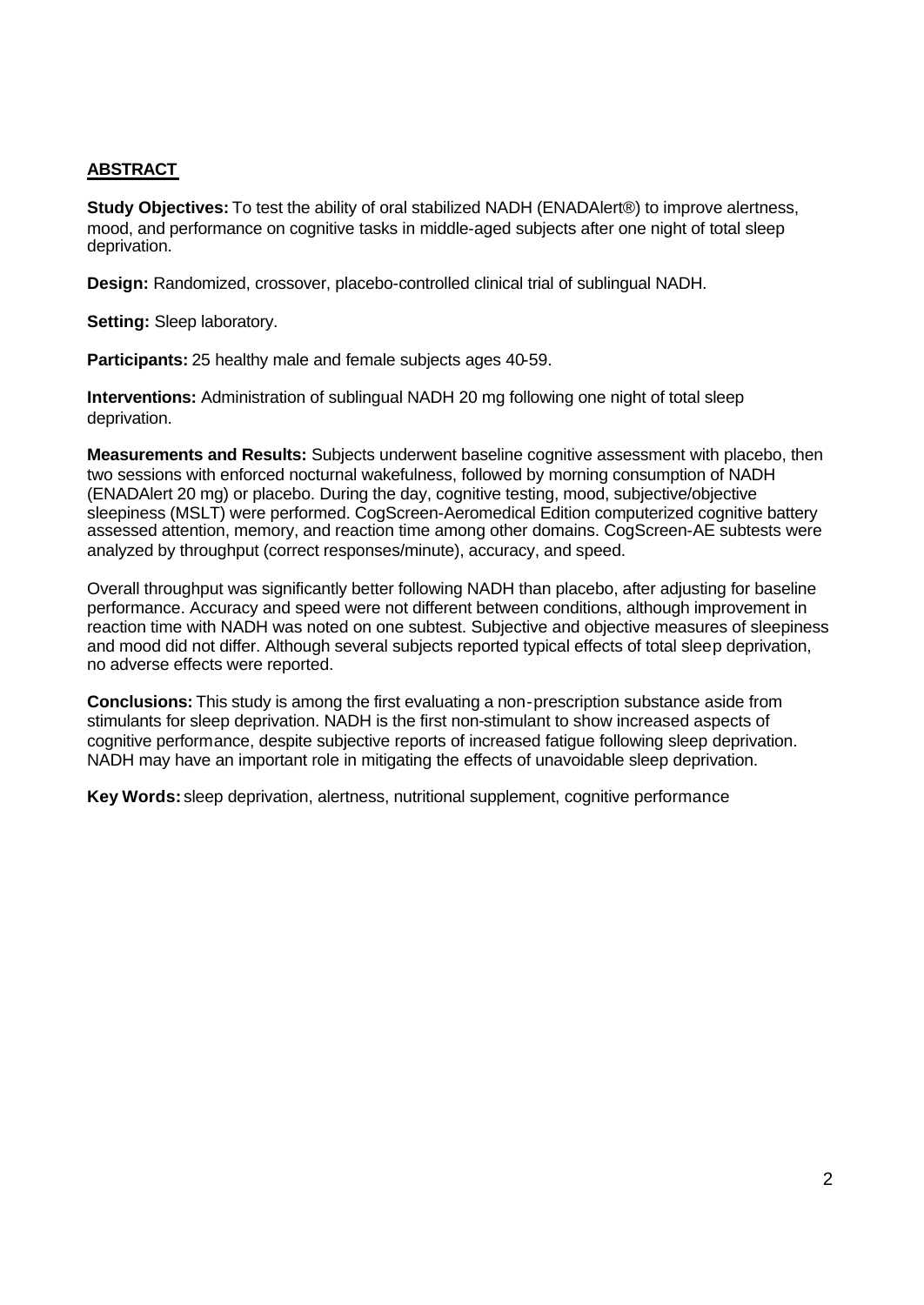#### **INTRODUCTION**

Chronic sleep deprivation is very common in the general population, leading to well-described difficulties in concentration and cognitive performance and increases in irritability and malaise, among other symptoms (1). Acute sleep deprivation, when an individual must forgo most or all of a night's sleep can also lead to immediate daytime consequences. To combat the effects of sleep loss, several types of strategies have been recommended, including the consumption of alertness-promoting pharmaceuticals (2) or nutraceuticals, the latter comprised of nutritional, over-the-counter types of products (3).

Until the last few years, typical prescription medications to promote alertness included adrenergic drugs such as amphetamine, methylphenidate, and pemoline (2,4). Given its FDA-approved use for sleepiness with patients with narcolepsy, such attention has also been placed on modafinil as a wakepromoting agent following sleep deprivation (5). Wesensten and colleagues (5) showed that modafinil use maintained performance and alertness during a sustained wakefulness paradigm, but was comparable to a caffeine group.

Caffeine has been studied extensively as a countermeasure for sleepiness resulting from sleep deprivation (see for example 6,7). In addition, there has been recent interest in the "functional energy drinks" (8) such as Red Bull (T), that contain caffeine as well as taurine, glucuronolactone, glucose, and B vitamins. Such an energy drink has been shown to improve scores on a simulated driving test following restricted sleep on the previous night (8,9). When tested early in the subjective night, young subjects performed better on cognitive tests following a taurine-caffeine beverage (10).

Ginseng and ephedrine are also available over-the-counter as agents that allegedly promote increased energy and performance (3). However, Lieberman (3) reports that the data on effectiveness of ginseng are not definitive, and studies have had questionable control groups and definitions that render interpretation difficult. Ephedrine, while appearing similar to caffeine in some protocols, nevertheless can lead to serious and life-threatening cardiovascular effects that render its use inadvisable.

Finally, another approach to improving energy and well-being is the oral stabilized supplement of nicotinamide adenine dinucleotide (NADH), marketed as ENADA or ENADAlert. NADH is a coenzyme that is involved in cellular production of ATP (11). This product was reported to improve symptoms of patients with chronic fatigue syndrome (12). In addition, in a jet lag paradigm involving actual travel, subjects treated with 20 mg of sublingual stabilized NADH performed better on four cognitive test measures and reported less sleepiness at the time of testing at the destination than those who had received placebo (13,14). In a chronic toxicity study in rats, no treatment-related adverse events were reported (15).

To further explore the potential effectiveness of NADH as a countermeasure for sleepiness, we tested 20 mg sublingual NADH in a double-blind placebo-controlled cross-over design of healthy middleaged adults following one night of acute sleep deprivation. This research has been presented in abstract form (16).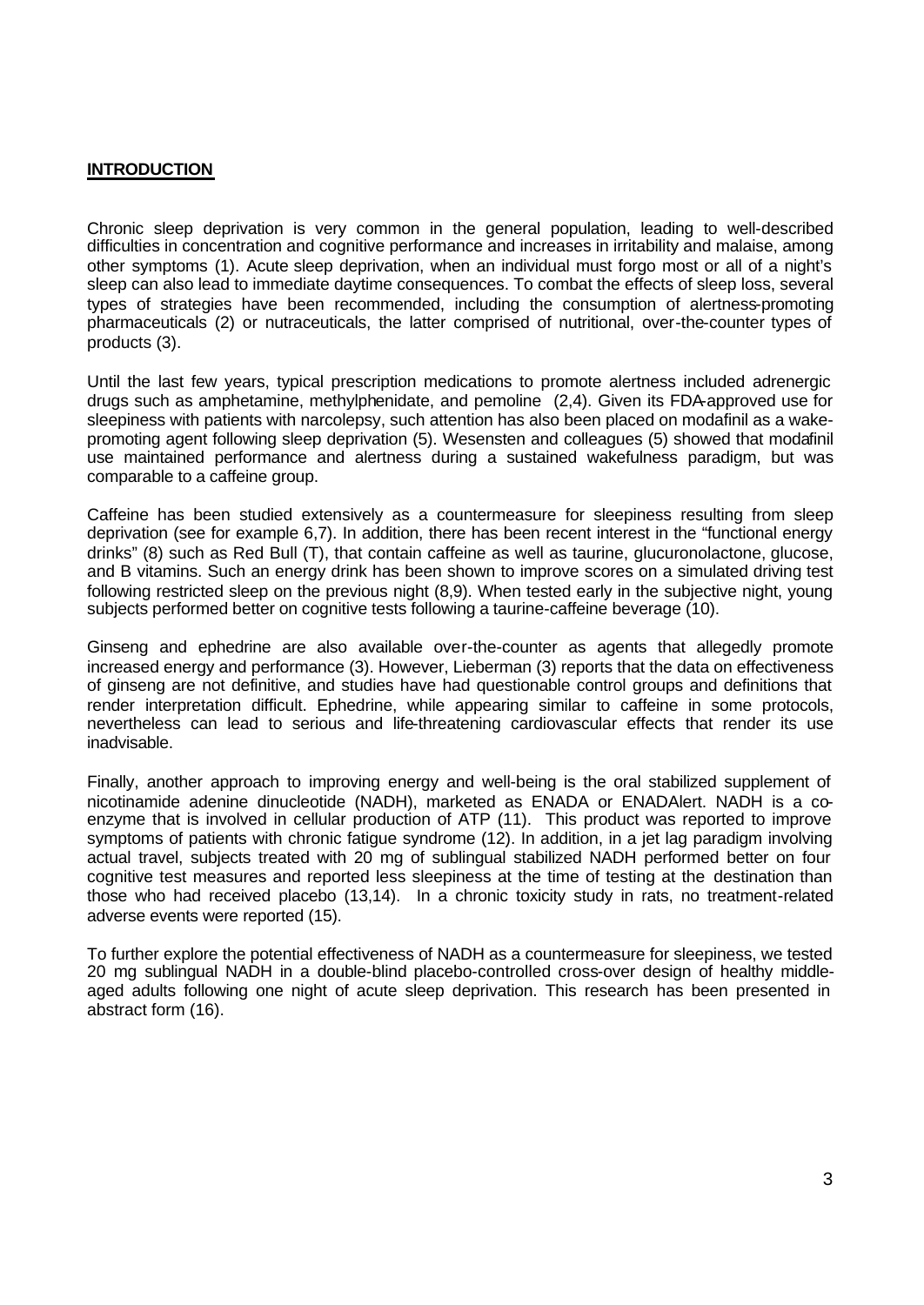#### **METHODS**

OVERALL DESIGN: The study used a randomized, crossover, placebo-controlled design following a baseline assessment. Thirty-five male and female subjects were enrolled and 25 subjects completed the study. An initial cognitive assessment established the baseline of the subject on the cognitive testing battery for comparison to the sleep-deprived state with and without NADH. Subjects then participated in two laboratory sessions at least 10 days apart, one including the consumption of 20 mg sublingual NADH (4 tablets of 5 mg each) and the other with 4 matching placebo tablets. During each laboratory session, subjects underwent complete sleep deprivation for one night, verified by polysomnography, followed by subjective ratings of alertness and mood, cognitive assessment, and objective sleepiness measurements using a modified multiple sleep latency test. The study was reviewed and approved by the Committee on Human Rights in Research and conformed to the Declaration of Helsinki.

SUBJECT RECRUITMENT: Subjects were recruited by advertisement to participate in a screening phase followed by two overnight plus daytime sessions in the Sleep Center. After giving informed consent, subjects underwent the screening, consisting of a brief physical examination, sleep and medical history, determination of habitual daily caloric consumption, psychological interview via the Structured Clinical Interview for DSM-IV (SCID), and visit to the Sleep Center to see the environment of the study. A urine pregnancy test was performed for female subjects. Subjects meeting criteria for entry (See Table 1) were provided with a sleep log to be kept for one week and scheduled for baseline cognitive assessment.

BASELINE ASSESSMENT: After keeping the sleep log for at least one week after screening, subjects returned to the laboratory for baseline assessment. The assessment was conducted at the same time of day as the cognitive testing was to be administered during the laboratory sessions. Prior to testing, subjects knowingly consumed 4 placebo tablets sublingually to control for tablet taking and to practice the sublingual route of administration. They were administered the battery of cognitive tests of attention, executive function, memory, mood and subjective alertness that were used during the experimental sessions (see description below). The sleep log ensured that the subject was not sleepdeprived prior to the baseline assessment. In order to control for any impact of the electrodes on performance on the testing battery, electrodes were applied to subjects in the same fashion as during the laboratory sessions, but polysomnography was not performed.

On the days of the baseline and laboratory assessments, subjects were advised to avoid caffeinated beverages and strenuous exercise. Subjects were also advised to avoid taking NADH on their own until they completed the study.

LABORATORY SESSIONS: Following the baseline assessment, subjects were scheduled for two overnight sessions at the Center (Figure 1). Subjects arrived at the laboratory at least one hour before their usual bedtime at which time electrodes and sensors were applied for polysomnography. The standard montage for a Multiple Sleep Latency Test (without respiratory or limb electrodes) was used. Wakefulness was enforced by technologists to ensure that the subjects did not sleep except when scheduled during the MSLT. Subjects were recorded via polysomnography from their habitual bedtimes through the end of the session the following day. At 30 minutes past their usual wake times as determined by the sleep log, subjects consumed either NADH (4 sublingual tablets of 5 mg each) or placebo (4 tablets matching NADH tablets) in sublingual form. Subjects then consumed breakfast consisting of approximately 25% of their habitual daily caloric intake. Sixty minutes post-NADH or placebo, they were tested with the cognitive battery. Following the battery, a Multiple Sleep Latency Test, modified to comprise only three nap opportunities that were terminated upon sleep onset, was performed. Subjects were asked to report any side effects and whether they could determine whether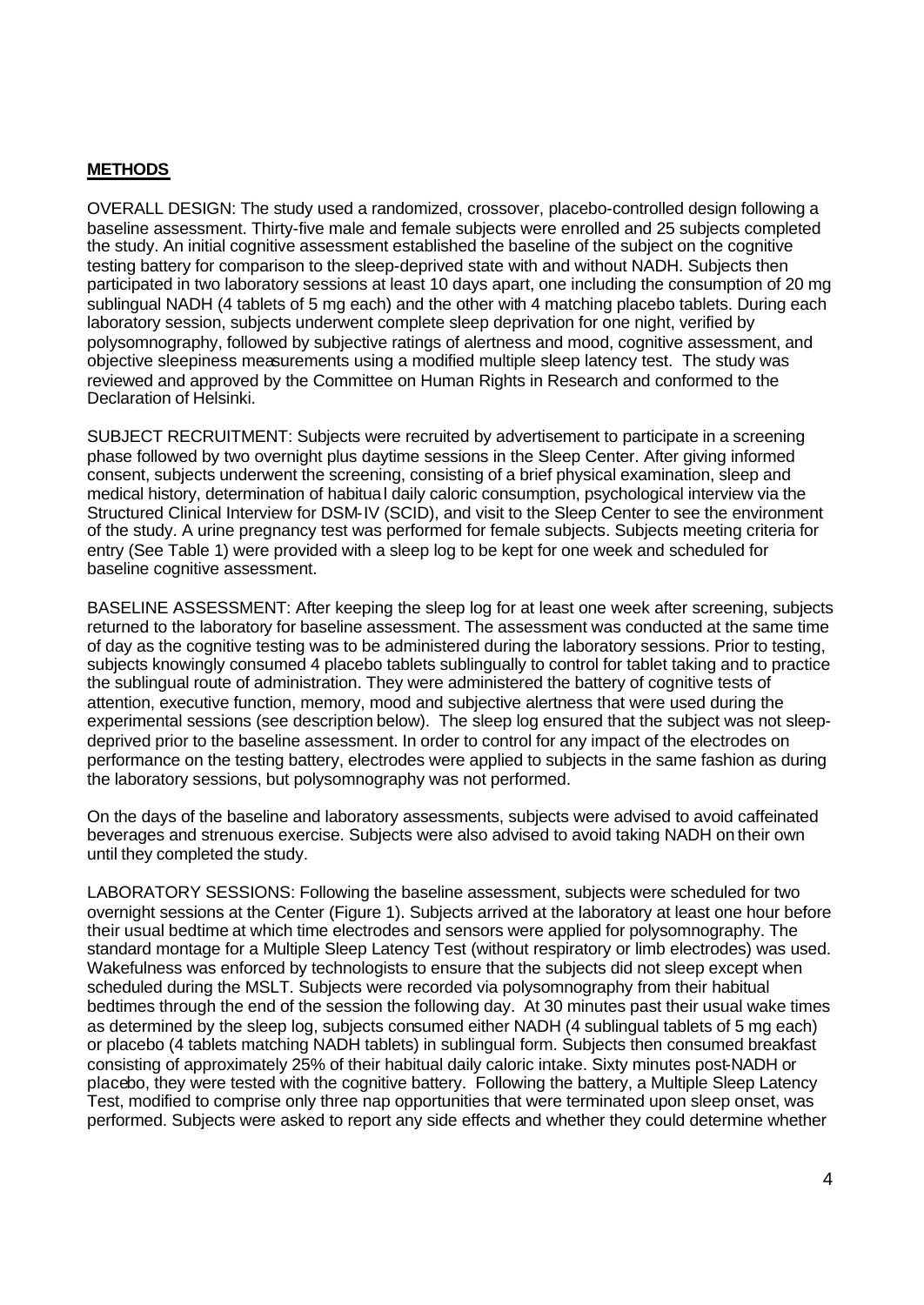they had consumed active substance or placebo. Testing was repeated with the opposite substance on a second visit at least 7 days later.

COGNITIVE BATTERY: A well-validated instrument designed to detect subtle changes in cognitive functioning across a broad range of clinically meaningful domains (including attention, executive function and memory) was used. This instrument, distributed as CogScreen-Aeromedical Edition (CogScreen-AE), assesses deficits or changes in attention, immediate- and short-term memory, visual-perceptual functioning, sequencing functions, logical problem solving, calculation skills, reaction time, simultaneous information processing abilities, and executive functions (see Table 2). It consists of a series of computerized cognitive tasks, each self-contained and presented with instructions and a practice segment. Requiring 45-60 minutes to complete, the battery comprises multiple subtests, each generating measures representing response, speed, response accuracy, and response "throughput" (number of correct responses per minute). Up to 12 alternate test forms are automatically generated for repeated test administration to the same individual. A light pen serves as the primary response input device to reduce a potential advantage of having prior computer and keyboard experience. The light pen further allows the respondent to maintain focus on the screen at all times. Criterion-related studies have shown this computer-administered and scored cognitive-screening instrument to have high levels of sensitivity and specificity in comparison to conventional (i.e., noncomputerized) neuropsychological instruments (17).

CogScreen has been used in a variety of relevant biomedical research applications, including studies of initial and steady-state effects of diphenhydramine and loratadine on sedation, cognition, mood, and psychomotor performance (18), the effects of normal aging on cognition and flight performance (19), the effects of low-dose alcohol on cognition and pilot flight performance (20), other uses in aviation (21).

ALERTNESS AND MOOD MEASUREMENT: Alertness was assessed by the modified Multiple Sleep Latency Test that followed the cognitive test battery. Subjects were allowed to try to sleep in a dark and quiet room. Nap opportunities occurred every 2 hours and were terminated after three epochs of Stage 1 or one epoch of Stage 2 scored by conventional methods. Latency to sleep onset for each nap and a mean sleep latency were calculated. Subjective sleepiness was assessed by the Stanford Sleepiness Scale and modified Epworth Sleepiness Scale administered to the subjects just prior to the naps. Mood was assessed by Profile of Mood States (POMS) (22) completed during the baseline and once each session one hour after consuming NADH or placebo and before the first napping opportunity.

DATA ANALYSIS: MANOVA was used to compare baseline and the two conditions (NADH, placebo) on the data from the POMS and cognitive tests. Prior to analysis, POMS data were grouped by convention into 6 categories (fatigue, tension, depression, anger, vigor, confusion), and a global score (total emotional disturbance) (22). Global analysis of all speed, throughput and accuracy variables was performed after controlling for each individual subject's baseline performance and after excluding the Dual Task. This task was not performed at acceptable levels by many subjects, leading to incomplete data. Contrasts were performed when the main effect of session was statistically significant.

Objective and subjective sleepiness data were compared across experimental sessions.

SUBJECT COMPENSATION: Subjects were compensated for their participation and were offered a six-month complimentary supply of NADH by Menuco Corporation if they so desired.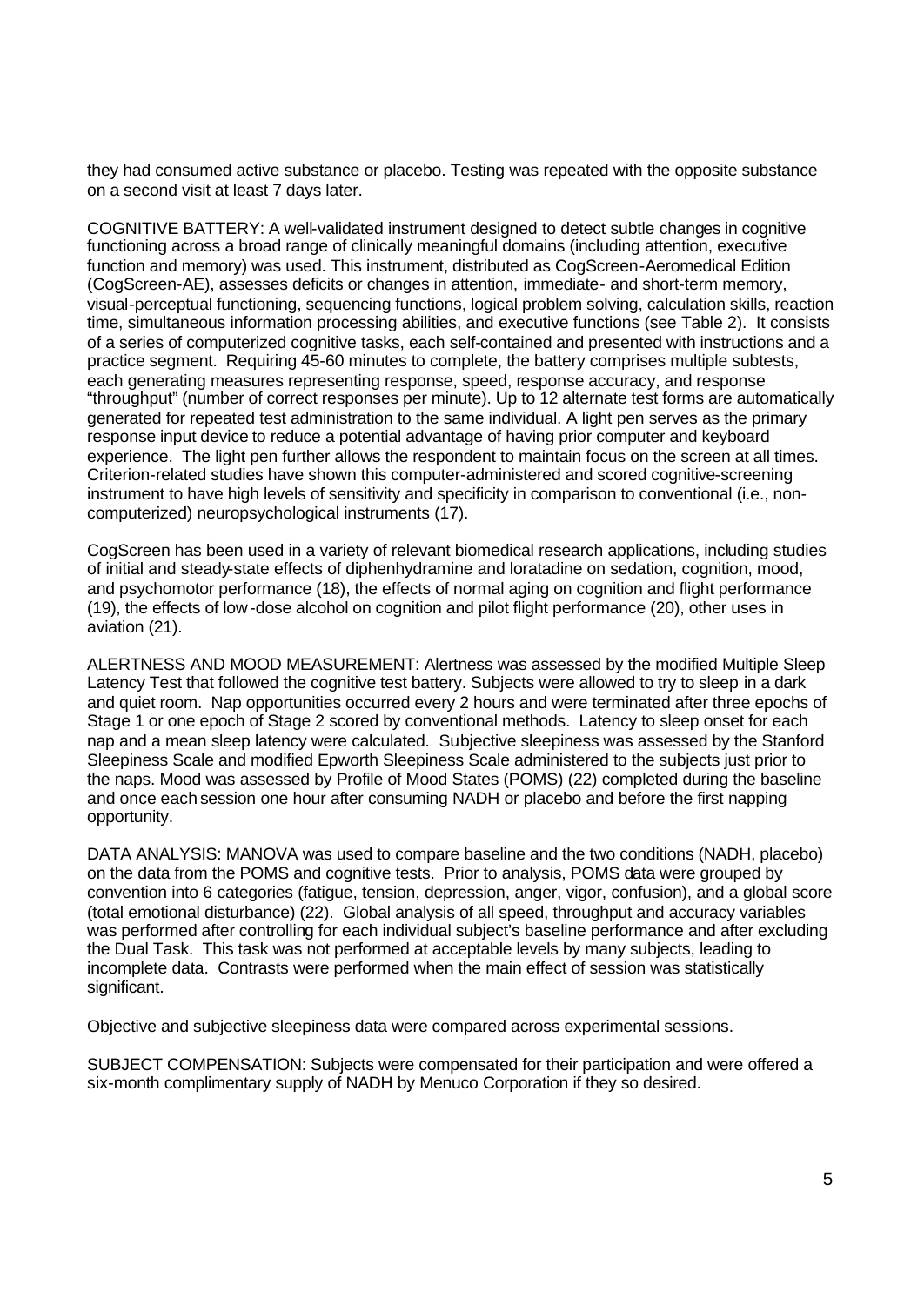### **RESULTS**

Thirty-five subjects signed consent and were enrolled in the study (Table 3). Twenty-five subjects completed the study; the other ten were ruled out during the screening/baseline (4 subjects), had scheduling difficulties (5 subjects), or were unable to complete the laboratory session due to illness (1 subject). Of the completers, 15 were female and 10 were male. The mean age was 49.6 years (SD 5.8 years).

SELF-REPORT MEASURES: Six factor scores and a total mood disturbance score were computed from the subjects' responses to the POMS questionnaire (Table 4). Subjects reported significantly reduced levels of vigor and increased levels of fatigue, confusion, and total mood disturbance during both laboratory sessions compared to baseline. Substance consumed (NADH or placebo) did not affect the scores on these factors. Anxiety, depression, and anger did not change from baseline. These results are consistent with the effects of sleep deprivation in that the study paradigm induced changes in variables related to alertness, but not to those related to negative mood.

Average sleepiness scores reported by subjects on the Stanford Sleepiness Scale increased but not significantly from baseline to the times just prior to each nap opportunity on the MSLT (Table 5). Scores on the Epworth Sleepiness Scale were not different following sleep deprivation (Table 6)

OBJECTIVE SLEEPINESS: Average sleep latency scores on the Multiple Sleep Latency Test were in the sleepy range (6.3  $\pm$  3.1 minutes after NADH compared to 6.1  $\pm$  4.3 minutes after placebo), but were not affected by the substance consumed (Table 7).

COGNITIVE TESTING: Overall speed and accuracy on the Cogscreen-AE test battery were not affected by the substance consumed. However, throughput (number of correct answers per minute), a combined accuracy-speed metric, was significantly better after consumption of NADH than after placebo, when controlling for baseline performance (increase from baseline of 7.1% . ± 13.9% for NADH versus an increase of 2.1%  $\pm$  11.6% for placebo, p< 0.02; Table 8). Examples of specific tests that were significantly improved with NADH (compared to placebo) can be found in Figures 2 and 3.

SUBJECT PREFERENCE & SIDE EFFECTS: Subjects were asked at the completion of each laboratory session whether they thought they had consumed placebo or active substance (Table 9). Of the 25 subjects who completed the study, only 36% were able to correctly identify the order of administration.

Only two of the completing subjects reported physical symptoms during the laboratory sessions. In each case, the onset of the symptoms occurred prior to consumption of placebo or NADH. Other than reporting symptoms of sleepiness, as was expected following sleep deprivation, subjects did not report any side effects following drug or placebo administration.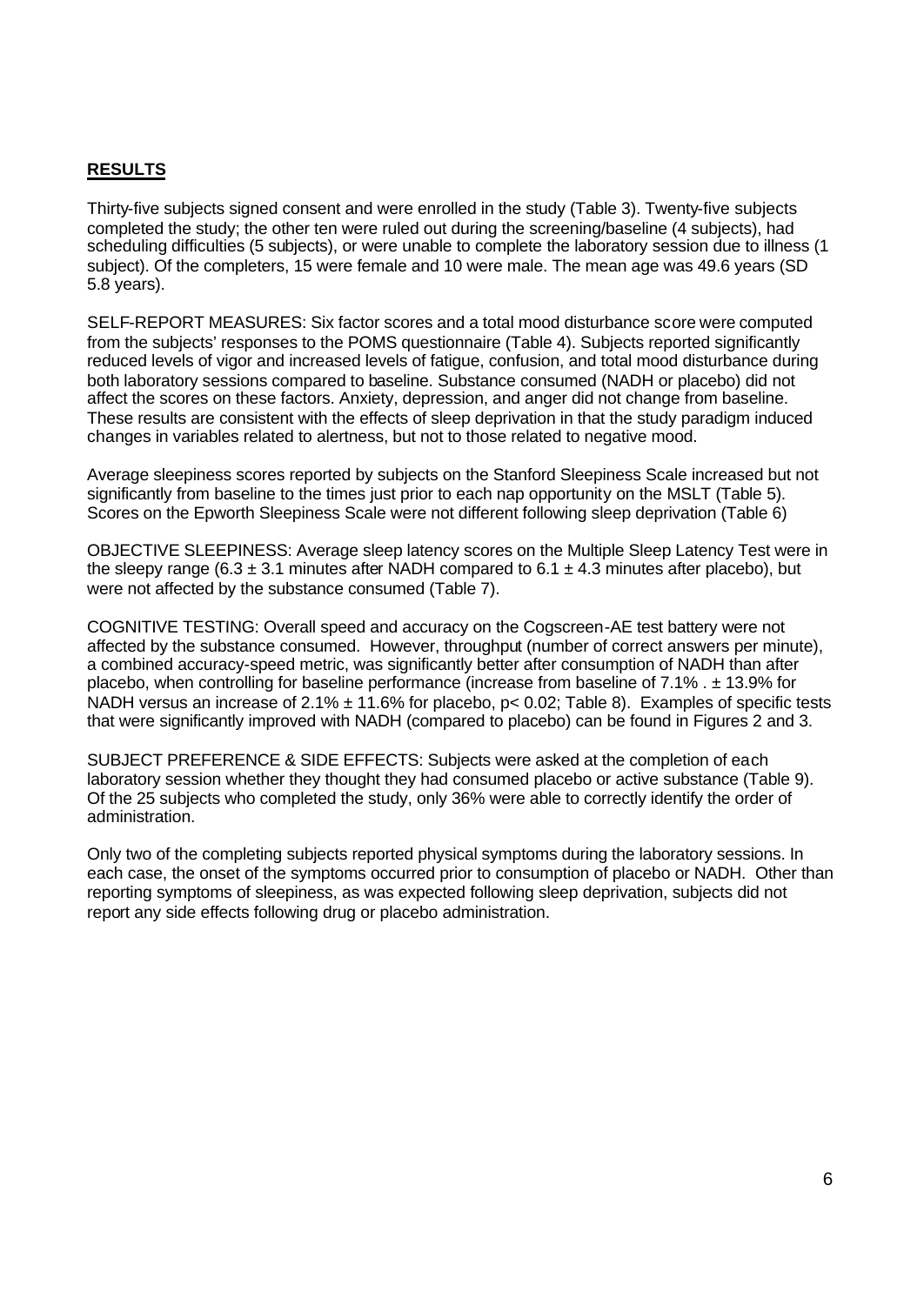#### **DISCUSSION**

This study is among the first to rigorously evaluate a non-prescription substance that is not known to have a stimulant effect in order to counteract the effects of acute sleep deprivation. The study paradigm successfully induced daytime sleepiness as measured both by the multiple sleep latency tests and by self-reports. Despite the level of sleepiness detected, subjects taking NADH demonstrated superior cognitive test performance without noted side effects. This is an important consideration for individuals who could benefit from the use of an alertness-promoting substance but who are sensitive to the effects of caffeine or concerned about the expense of a prescription medication.

Results in the current study are markedly similar to those previously observed in a study measuring jet lag and the use of NADH as a jet lag countermeasure (13,14). Following a "red-eye" flight subjects reported sleepiness and demonstrated declines in vigilance, working memory, divided attention and visual perceptual speed. Subjects who received NADH performed significantly better than subjects who received placebo on measures of cognitive and psychomotor functioning. On the other hand, NADH had no significant effect on mood or self-reported sleepiness. It is hoped that these positive findings motivate investigators to further explore the potential use of NADH as an alerting substance.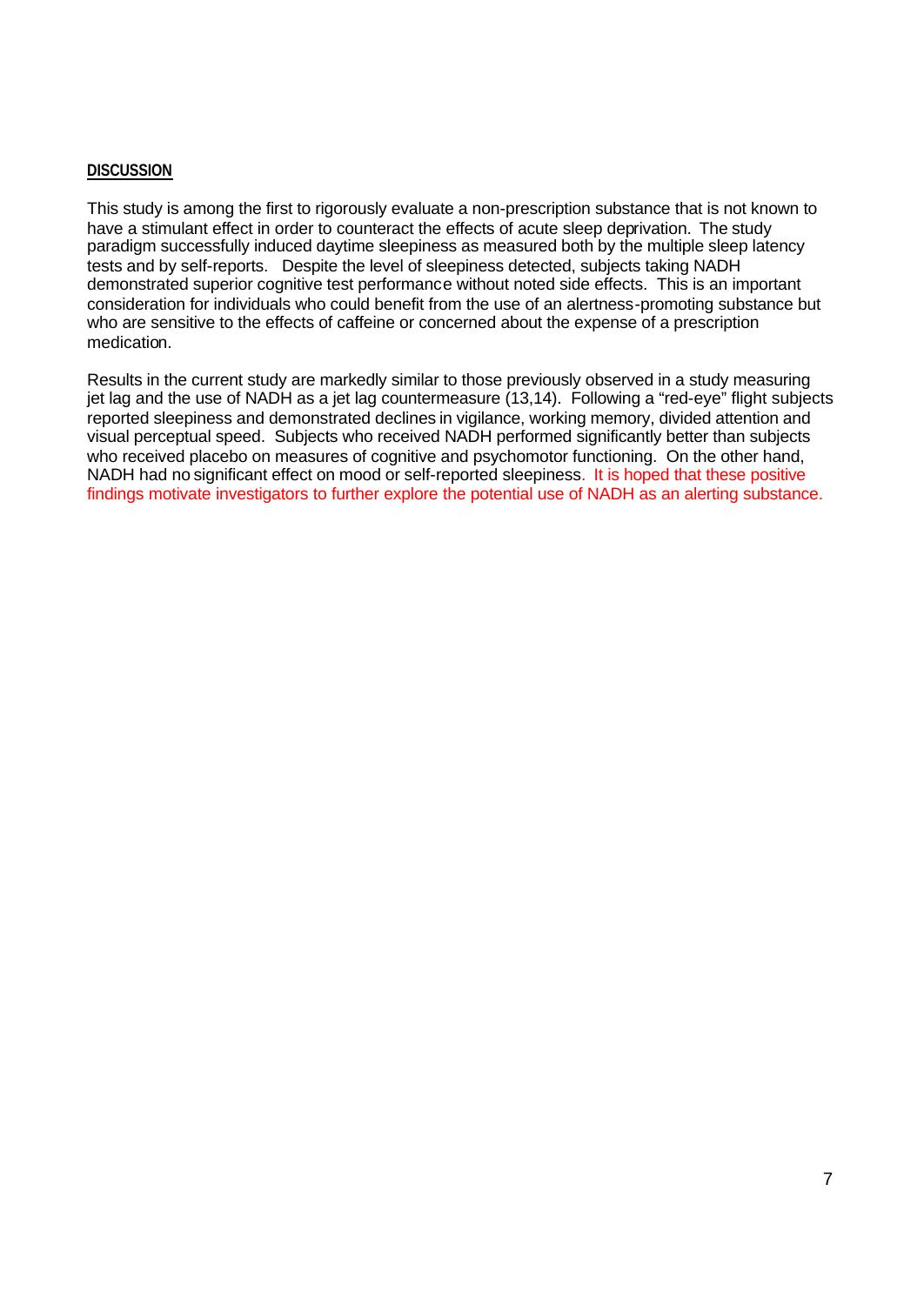#### **REFERENCES**

(1) Dinges DF, Kribbs NB. Performing while sleepy: effects of experimentally-induced sleepiness. In: Monk TH (ed) Sleep, Sleepiness and Performance. Wiley, New York, pp 97-128.

(2) Akerstedt T, Ficca G. Alertness-enhancing drugs as a countermeasure to fatigue in irregular work hours. Chronobiology International 1997; 14(2):145-158.

(3) Lieberman HR. The effects of ginseng, ephedrine, and caffeine on cognitive performance, mood and energy. Nutr Rev 2001; 59(4):91-102.

(4) Oken BS, Kishiyama SS, Salinsky MC. Pharmacologically induced changes in arousal: effects on behavioral and electrophysiologic measures of alertness and attention. Electroencephalogr Clin Neurophysiol 1995; 95:359-371.

(5) Wesensten NJ, Belenky G, Kautz MA, Thorne DR, Reichardt RM, Balkin TJ. Maintaining alertness and performance during sleep deprivation: modafinil versus caffeine. Psychopharmacology (Berl) 2002;159(3)238-47.

(6) De Valck E, Cluydts R. Slow-release caffeine as a countermeasure to driver sleepiness induced by partial sleep deprivation. J Sleep Res 2001; 10(3):203-209.

(7) Beaumont M, Batejat D, Pierard C, Coste O, Doireau P, Van Beers P, Chauffard F, Chassard D, Enslen M, Denis JB, Lagarde D. Slow release caffeine and prolonged (64-h) continuous wakefulness: effects on vigilance and cognitive performance. J Sleep Res 2001; 10(4):265-276.

(8) Reyner LA, Horne JA. Efficacy of a 'functional energy drink' in counteracting driver sleepiness. Physiol Behav 2002; 75(3):331-5.

(9) Horne JA, Reyner LA. Beneficial effects of an "energy drink" given to sleepy drivers. Amino Acids 2001; 20:83-89.

(10) Seidl R, Peyrl A, Nicham R, Hauser E. A taurine and caffeine-containing drink stimulates cognitive performance and well-being. Amino Acids 2000; 19:635-642.

(11) Pelzmann B, Hallstron S, Schaffer P, et al. NADH supplementation decreases pinacidil-primed *I<sub>K(ATP)</sub>* in ventricular vadiomyocytes by increasing intracellular ATP. Br J Pharmacol 139:749-754, 2003.

(12) Forsyth LM, Preuss HG, MacDowell AL, Chiazze L Jr, Birkmayer GD, Bellanti JA. Therapeutic effects of oral NADH on the symptoms of patients with chronic fatigue syndrome. Ann Allergy Asthma Immunol 1999; 82(2):185-191.

(13) Birkmayer GD, Kay GG, Virre E. Stabilized NADH (ENADA) improves jet lag-induced cognitive performance deficit. Wien Med Wochenschr 2002; 152(17-18):450-4.

(14) Kay, G.G., Viirre, E., & Clark, J. Stabilized NADH as a countermeasure for jet lag. Paper presented at the 48th International Academy of Aviation and Space Medicine, Rio de Janeiro, Brazil, September, 2000.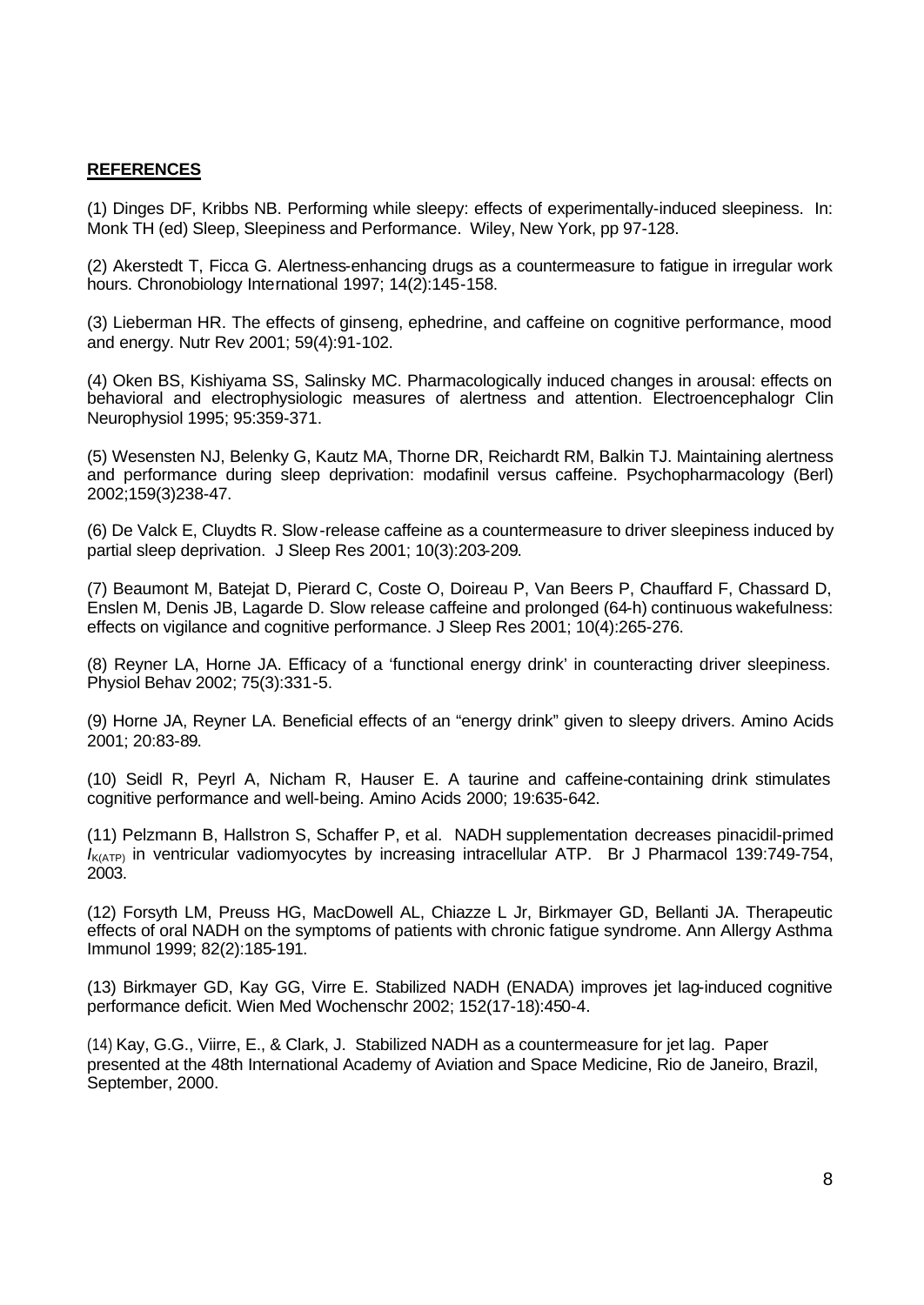(15) Birkmayer JG, Nadlinger K. Safety of stabilized, orally absorbable, reduced nicotinamide adenine dinucleotide (NADH): a 26-week oral tablet administration of ENADA/NADH for chronic toxicity study in rats. Drugs Exp Clin Res 2002; 28(5):185-92.

(16) Moline ML, Rebeta JL, Flye BL, Broch L, Ford T, Zendell SM, Kay GG. Effectiveness of NADH in alleviating effects of acute sleep deprivation in healthy middle-aged adults. Sleep 2002; 25(Supplement):A208.

(17) Kane RL, Kay GG. Computerized assessment in neuropsychology: a review of tests and test batteries. Neuropsychol Rev1992; 3:1-117.

(18) Kay GG, Berman B, Mockoviak SH, Morris CE, Reeves D, Starbuck V, Sukenik E, Hariis AG. Initial and steady-state effects of diphenhydramine and loratadine on sedation, cognition, mood, and psychomotor performance. Arch Int Med 1997; 157:2350-6.

(19) Taylor, J.L., O'Hara, R., Mumenthaler, M.S., & Yesavage, J.A. (2000) Relationship of CogScreen-AE to Flight Simulator Performance and Pilot Age. Aviation, Space, and Environmental Medicine, 71:373-380.

(20) Hyland, D.T., Kay, E.J., Deimler, J.D. Age 60 study, Part IV: Experimental evaluation of pilot performance. Washington, DC: Office of Aviation Medicine, 1994; DOT/FAA/AM-94/23.

(21) Callister, J.D., King, R.E., Retzlaff, P.D. (1996) Cognitive assessment of USAF pilot training candidates. Aviation, Space, and Environmental Medicine, 67:1124-1129.

(22) McNair DM, Lorr M, Droppleman LF. EITS Manual for the Profile of Mood States. San Diego: Educational and Industrial Testing Service, 1971.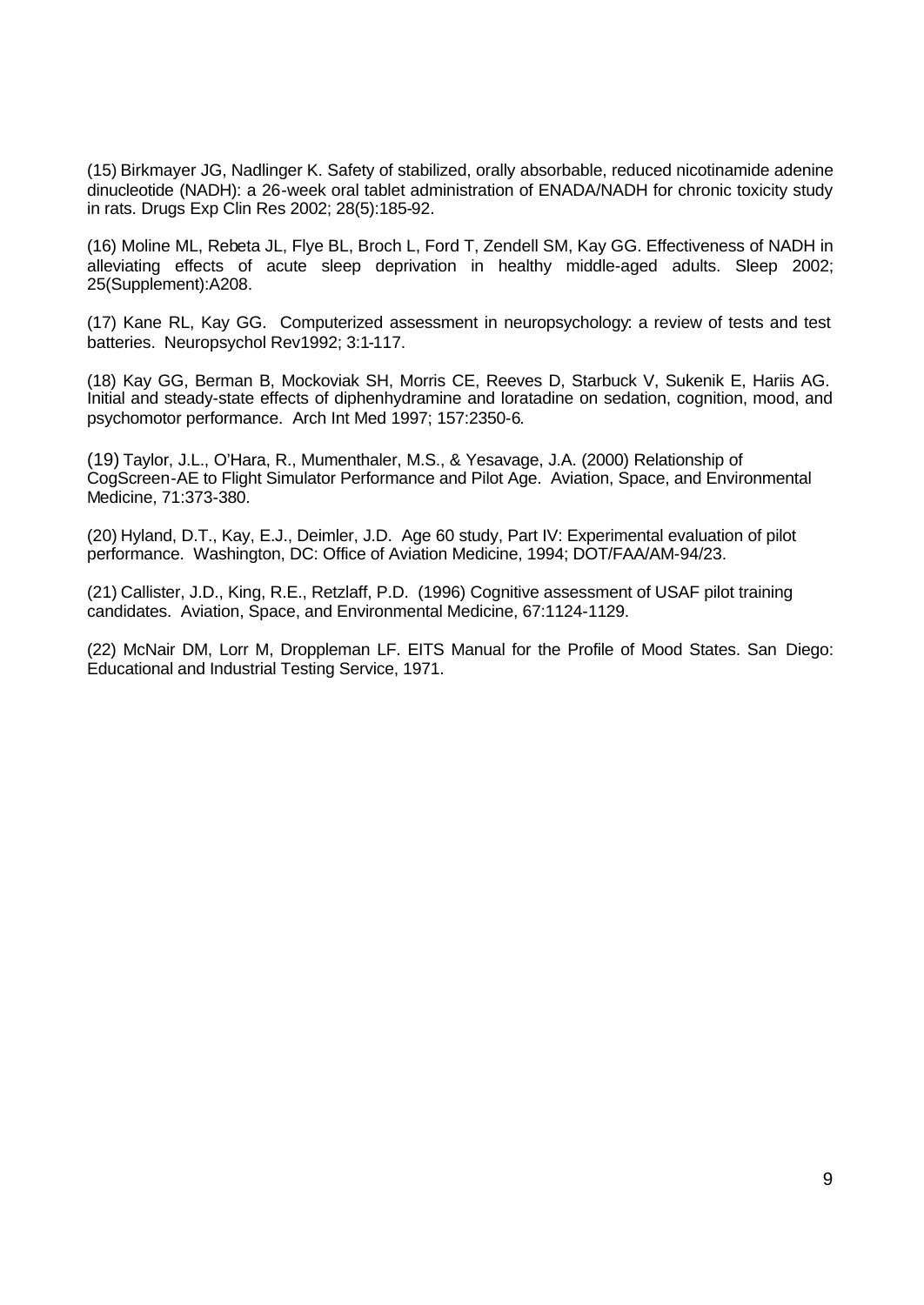**Table 1. Inclusion and Exclusion Criteria**

|    | <b>Inclusion Criteria</b>                                                                                                |    | <b>Exclusion Criteria</b>                                                                                                                                                                                                                                            |
|----|--------------------------------------------------------------------------------------------------------------------------|----|----------------------------------------------------------------------------------------------------------------------------------------------------------------------------------------------------------------------------------------------------------------------|
|    | 1. Age 40-59, male or female.                                                                                            | 1. | Any unstable clinically significant medical<br>condition or one that might interfere with<br>interpretation of study results.                                                                                                                                        |
| 2. | No acute medical illness.                                                                                                | 2. | Any major psychiatric illness within the<br>past 6 months.                                                                                                                                                                                                           |
| 3. | No current significant psychiatric disorder<br>or substance abuse disorder                                               | 3. | Use of any medication acutely or<br>chronically that can enhance alertness,<br>cause sleepiness, or interfere with motor<br>activity. This list would include, but is not<br>limited to, sedative-hypnotics, stimulants,<br>psychotropic medication, and analgesics. |
| 4. | No history of psychiatric disorder that<br>might be exacerbated by sleep deprivation<br>(particularly bipolar disorder). |    | 4. Shiftworker, habitually keeps an irregular<br>schedule (time of sleep onset varies by<br>more than one hour from one night to the<br>next), or frequent traveler across time<br>zones.                                                                            |
| 5. | No current significant sleep disorder.                                                                                   |    | 5. Previous use of NADH.                                                                                                                                                                                                                                             |
| 6. | Able to follow instructions and complete all<br>tests.                                                                   | 6. | Frequent consumer of herbal medication.                                                                                                                                                                                                                              |
|    | 7. Fluent in English.                                                                                                    | 7. | Habitually obtains less than 6 or more than<br>9 hours of sleep per night as determined<br>by clinical sleep history and by sleep log.                                                                                                                               |
| 8. | Habitually consumes no more than 3 cups<br>of coffee or equivalent caffeine per day.                                     | 8. | Participation in other clinical trial within the<br>past 30 days.                                                                                                                                                                                                    |
| 9. | Non-smoker.                                                                                                              |    | 9. Subject is pregnant or likely to become<br>pregnant during the study.                                                                                                                                                                                             |
|    | 10. Able and willing to give informed consent.                                                                           |    |                                                                                                                                                                                                                                                                      |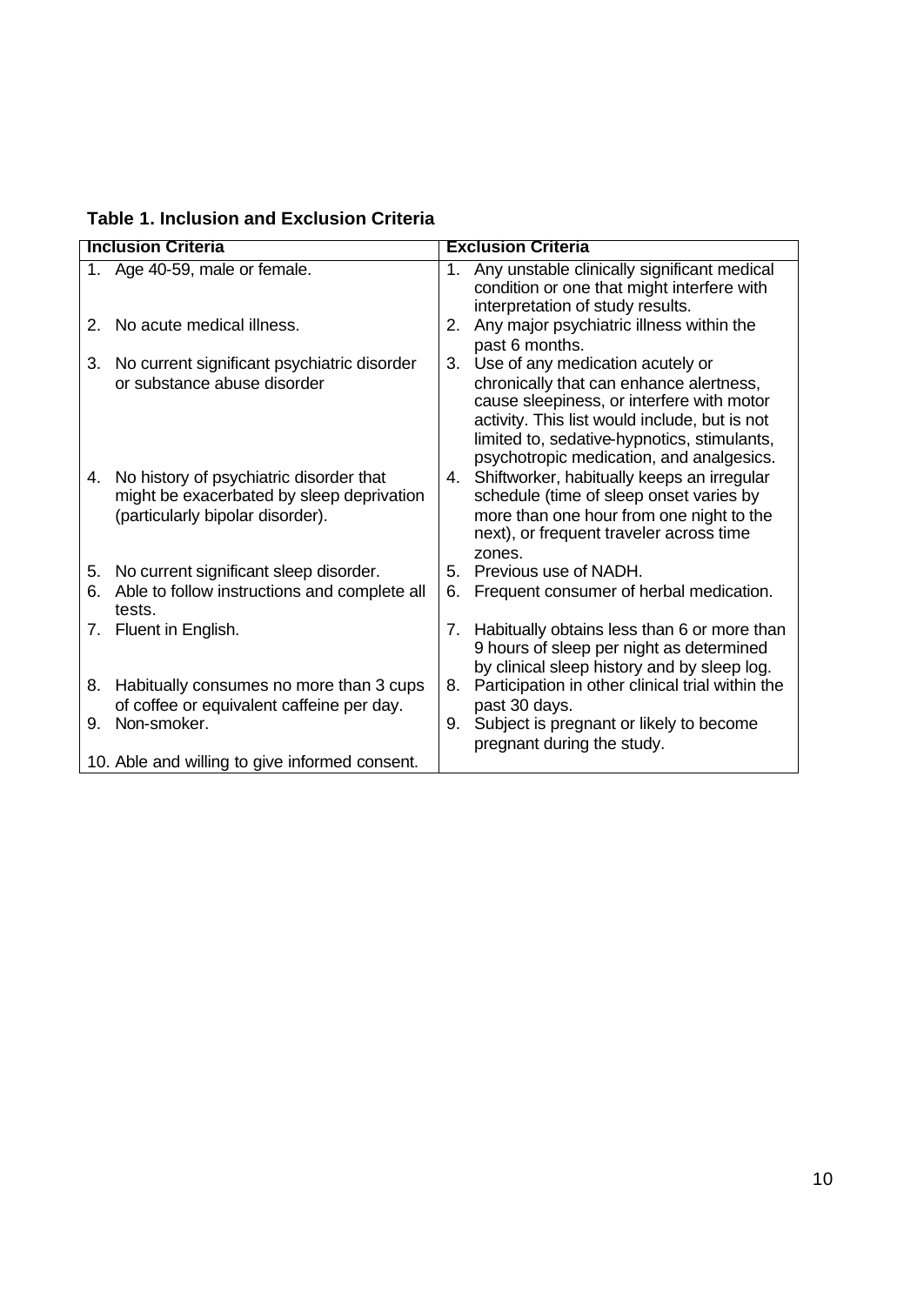| <b>Test</b>               | <b>Description</b>                                                                            | Domain(s)                                                              |
|---------------------------|-----------------------------------------------------------------------------------------------|------------------------------------------------------------------------|
| <b>Backward Digit</b>     | Requires recall of a sequence of visually                                                     | Visual attention, working memory,                                      |
| Span                      | presented digits in reverse order                                                             | verbal-sequential processing                                           |
| Math                      | Asks traditional math word problems in a                                                      | Computational math skills, attention,                                  |
|                           | multiple choice format                                                                        | concentration, working memory,                                         |
|                           |                                                                                               | reading comprehension, logical                                         |
|                           |                                                                                               | reasoning                                                              |
| <b>Visual Sequence</b>    | Asks the respondent to compare two                                                            | Visual attention, working memory,                                      |
| Comparison                | simultaneously presented series of letters                                                    | verbal-sequential processing, visual-                                  |
|                           | and numbers                                                                                   | perceptual speed                                                       |
| <b>Symbol Digit</b>       | Requires substitution of digits for symbols                                                   | Attention, visual scanning, working                                    |
| Coding                    | using a key, and assesses immediate and                                                       | memory, speed of information                                           |
|                           | delayed recall of symbol-digit pairs                                                          | processing, immediate/delayed visual                                   |
|                           |                                                                                               | paired-associate memory                                                |
| Matching to<br>Sample     | Entails identification of matching patterns<br>following brief presentation of a four-by-four | Visual-perceptual speed, spatial<br>processing, visual working memory  |
|                           | colored square grid                                                                           |                                                                        |
| <b>Manikin Test</b>       | Requires the person to identify the hand in                                                   | Visual-spatial perception, spatial                                     |
|                           | which a rotated human figure is holding a                                                     | orientation, ability to mentally rotate                                |
|                           | flag                                                                                          | visual images                                                          |
| <b>Divided Attention</b>  | Requires the monitoring of a bar within a                                                     | Visual monitoring, choice visual                                       |
| Test                      | circle either alone or in combination with the                                                | reaction time, impulsivity, divided                                    |
|                           | Visual Sequence Comparison task                                                               | attention, working memory, verbal-                                     |
|                           |                                                                                               | sequential processing, visual-                                         |
|                           |                                                                                               | perceptual speed, capacity for                                         |
|                           |                                                                                               | multitasking                                                           |
| Auditory                  | Requires the respondent to compare two                                                        | Auditory attention, working memory,                                    |
| Sequence                  | series of tone sequences                                                                      | sound pattern discrimination                                           |
| Comparison                |                                                                                               |                                                                        |
| Pathfinder                | Involves the sequencing of numbers alone,                                                     | Number and letter sequencing skills,                                   |
|                           | letters alone, and an alternating sequence                                                    | ability to systematically apply an                                     |
|                           | of numbers and letters                                                                        | organizing principle, immediate                                        |
|                           |                                                                                               | memory, motor coordination, visual                                     |
|                           |                                                                                               | scanning, ability to shift mental set                                  |
| <b>Shifting Attention</b> | Presents three response rules, each                                                           | Concept formation, mental flexibility,                                 |
| Test                      | practiced in isolation, that are then applied;                                                | sustained attention, deductive<br>reasoning, vulnerability to response |
|                           | the respondent must deduce the rule in                                                        |                                                                        |
|                           | force and adapt to programmed changes as<br>they subsequently occur                           | interference, working memory,<br>application of novel rules, visual    |
|                           |                                                                                               | scanning, choice visual reaction time,                                 |
|                           |                                                                                               | perseverative tendencies                                               |
| <b>Dual Task</b>          | Presents two tasks, a visual-motor tracking                                                   | Sustained attention, visual-motor                                      |
|                           | task and a continuous memory task                                                             | tracking, divided attention, working                                   |
|                           | involving recall of the previously presented                                                  | memory                                                                 |
|                           | number. Each is presented first alone and                                                     |                                                                        |
|                           | then together as a simultaneous task.                                                         |                                                                        |

**Table 2. Components of CogScreen-AE Battery**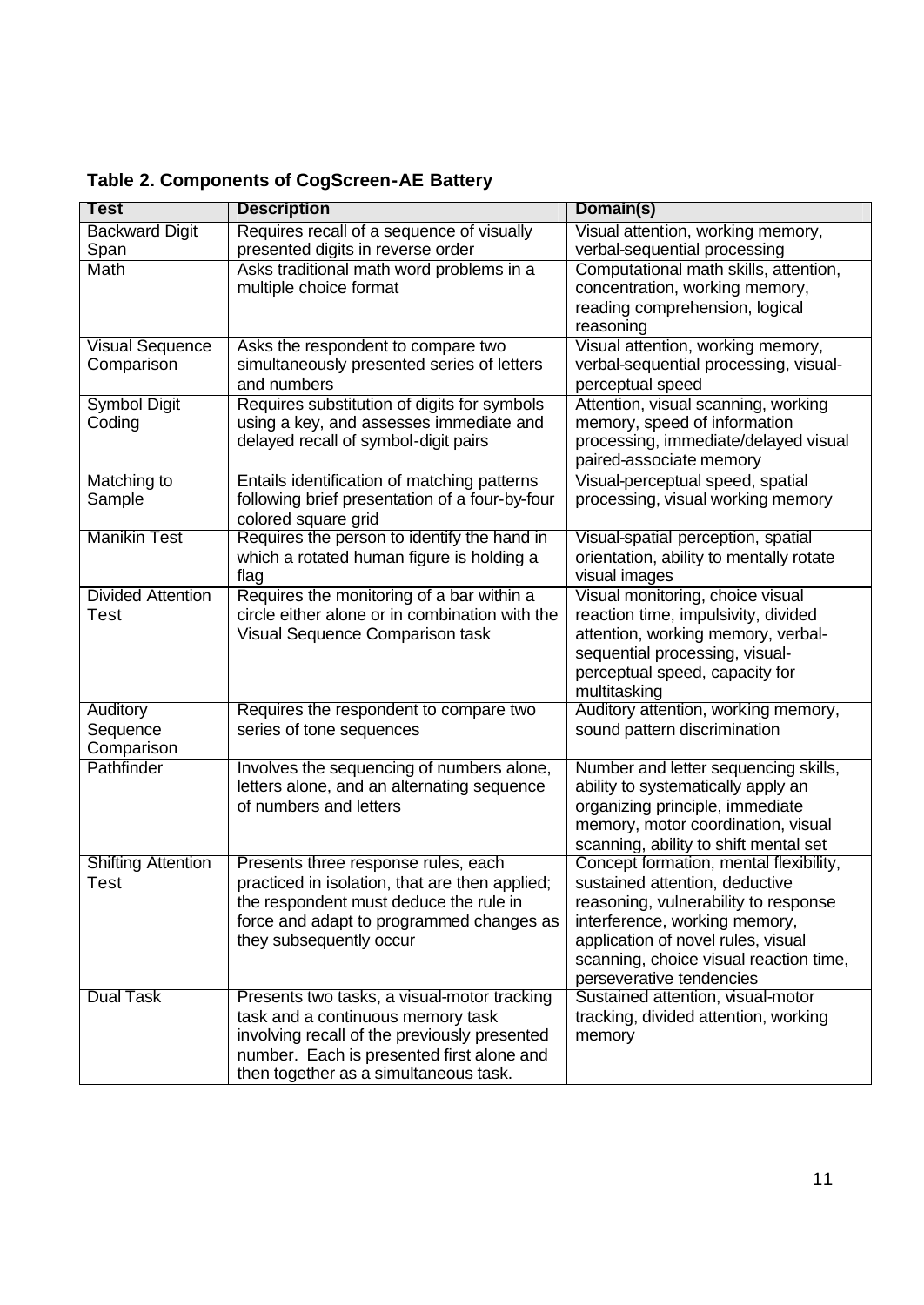# **Table 3. Demographic Characteristics of the Subject Sample**

| <b>GENDER AND ETHNICITY</b> |                 |       |       |  |  |
|-----------------------------|-----------------|-------|-------|--|--|
|                             |                 | м     | Total |  |  |
| African-American            | 20 <sub>%</sub> | 12%   | 32%   |  |  |
| Asian                       | 4%              | $0\%$ | 4%    |  |  |
| Hispanic                    | $0\%$           | 4%    | 4%    |  |  |
| Caucasian                   | 36%             | 24%   | 60%   |  |  |
| <b>Total</b>                | 60%             | 40%   | 100%  |  |  |

| <b>AGE RANGE</b> | Total      |
|------------------|------------|
| 40-44            | <b>20%</b> |
| 45-49            | 32%        |
| $50-54$          | 24%        |
| 55-59            | 24%        |
| <b>Total</b>     | 100%       |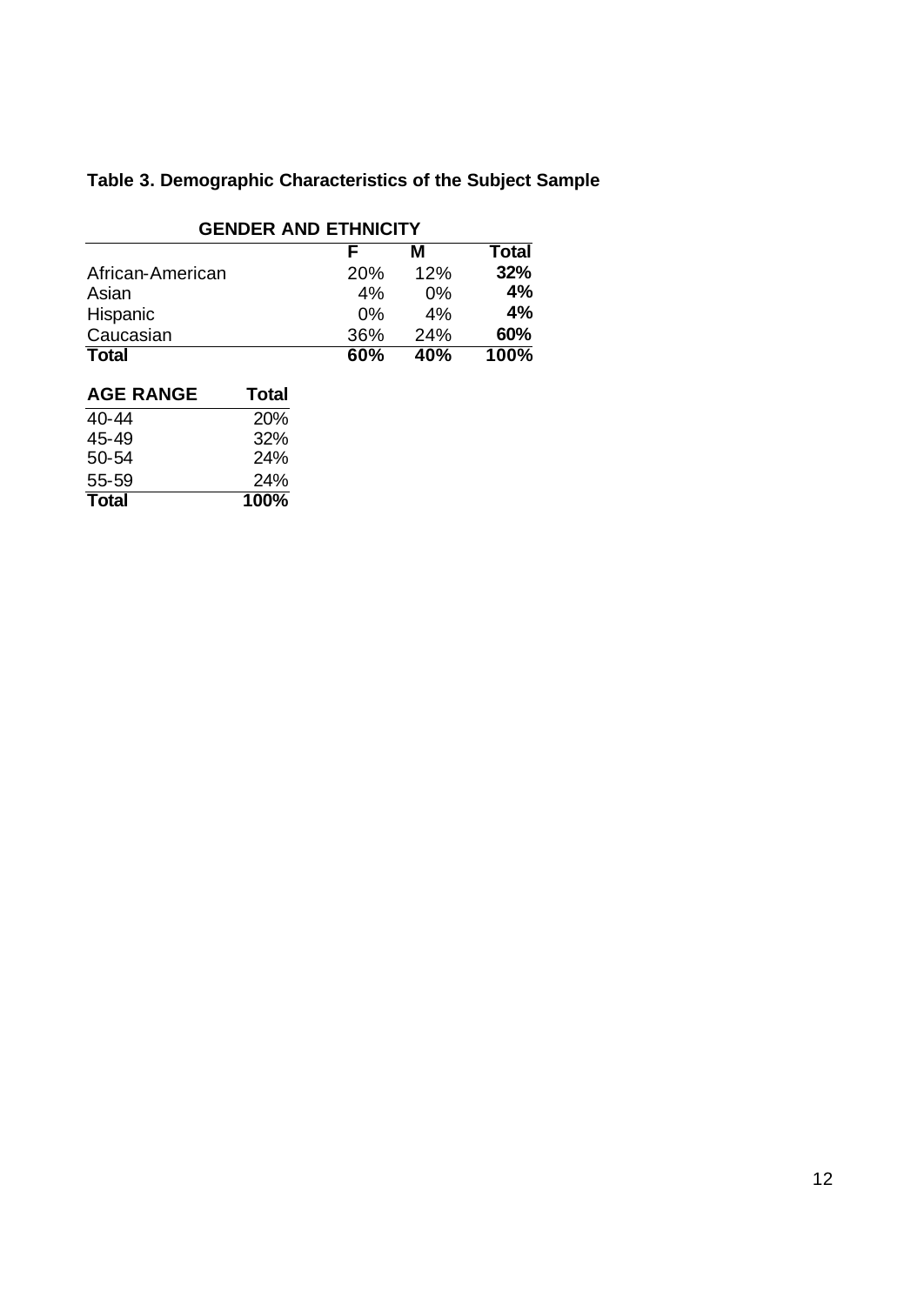## **Table 4. Profile of Mood States**

|                | <b>COMPARISON</b>      | <b>BASELINE</b>        | <b>NADH</b>            | <b>PLACEBO</b> |
|----------------|------------------------|------------------------|------------------------|----------------|
|                |                        |                        | VIGOR                  |                |
| <b>MEAN</b>    | BL-Ap<0.02             | 17.2                   | 14.68                  | 14.48          |
| <b>STD DEV</b> | BL-B p<0.01            | 5.11                   | 6.48                   | 6.08           |
| N              | A-B NS                 | 25                     | 25                     | 25             |
|                |                        |                        | <b>FATIGUE</b>         |                |
| <b>MEAN</b>    | BL-Ap<0.02             | 2.72                   | 4.64                   | 4.92           |
| <b>STD DEV</b> | BL-B p<0.03            | 2.59                   | 3.96                   | 4.80           |
| N              | A-B NS                 | 25                     | 25                     | 25             |
|                |                        |                        | <b>CONFUSION</b>       |                |
| <b>MEAN</b>    | BL-Ap<0.01             | $-2.04$                | $-0.28$                | $-0.48$        |
| <b>STD DEV</b> | BL-B p<0.01            | 1.14                   | 3.17                   | 2.62           |
| N              | A-B NS                 | 25                     | 25                     | 25             |
|                |                        |                        | <b>TENSION-ANXIETY</b> |                |
| <b>MEAN</b>    | ΝS                     | $-0.46$                | 0.33                   | 0.42           |
| <b>STD DEV</b> |                        | 3.09                   | 2.63                   | 3.82           |
| N              |                        | 24                     | 24                     | 24             |
|                |                        |                        | DEPRESSION-DEJECTION   |                |
| <b>MEAN</b>    | <b>NS</b>              | 1.16                   | $\overline{0.8}$       | 1.12           |
| <b>STD DEV</b> |                        | 1.86                   | 1.12                   | 1.30           |
| N              |                        | 25                     | 25                     | 25             |
|                |                        |                        | ANGER-HOSTILITY        |                |
| <b>MEAN</b>    | $\overline{\text{NS}}$ | 1.75                   | 1.33                   | 1.08           |
| <b>STD DEV</b> |                        | 2.64                   | 2.04                   | 1.53           |
| N              |                        | 24                     | 24                     | 24             |
|                |                        | TOTAL MOOD DISTURBANCE |                        |                |
| <b>MEAN</b>    | BL-Ap<0.03             | $-13.61$               | $-7.39$                | $-6.30$        |
| <b>STD DEV</b> | BL-B p<0.01            | 12.99                  | 15.27                  | 14.65          |
| N              | A-B NS                 | 23                     | 23                     | 23             |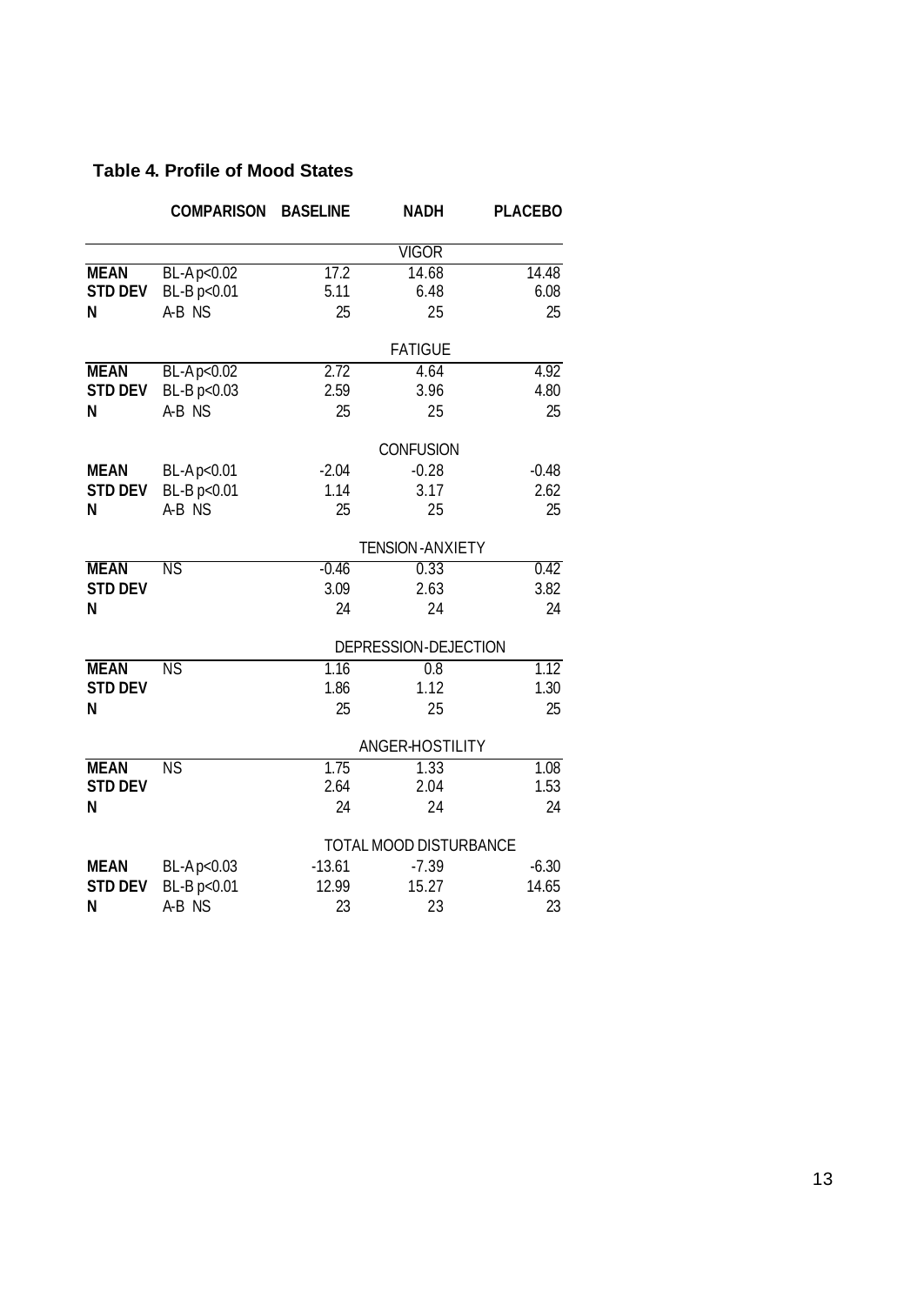## **Table 5. Stanford Sleepiness Scale**

|                     | <b>BASELINE</b> | <b>NADH</b> |               | <b>PLACEBO</b> |      |           |      |
|---------------------|-----------------|-------------|---------------|----------------|------|-----------|------|
|                     |                 |             |               | 3              |      |           |      |
| <b>MEAN</b>         | 1.28            |             | $3.25$ $3.20$ | 3.08           | 3.44 | 3.56 3.48 |      |
| <b>SD</b>           | 0.46            | 1.15        | 1.22          | 1.15           | 1.29 | 1.26      | 1.16 |
| N                   | 25              | 24          | 25            | 25             | 25   | 25        | 25   |
| <b>OVERALL MEAN</b> | 1.28            |             | 3.17          |                |      | 3.49      |      |
| <b>OVERALL SD</b>   | 0.46            |             | 0.99          |                |      | 0.99      |      |

### **NOTES:**

Scale range is 1 – 7, with 7 being sleepiest. Scores over 4 are considered "sleepy."

## **Table 6. Epworth Sleepiness Scale**

|             | <b>BASELINE</b> | <b>NADH</b> | <b>PLACEBO</b> |
|-------------|-----------------|-------------|----------------|
| <b>MEAN</b> | 6.04            | 6.36        | 5.52           |
| <b>STD</b>  | 2.68            | 2.29        | 2.57           |
| N           | 25              | 25          | 25             |

### **NOTES:**

Scale range is 0-24, with 6 being normal, 12 reported by patients with sleep apnea, and 18 by patients with narcolepsy.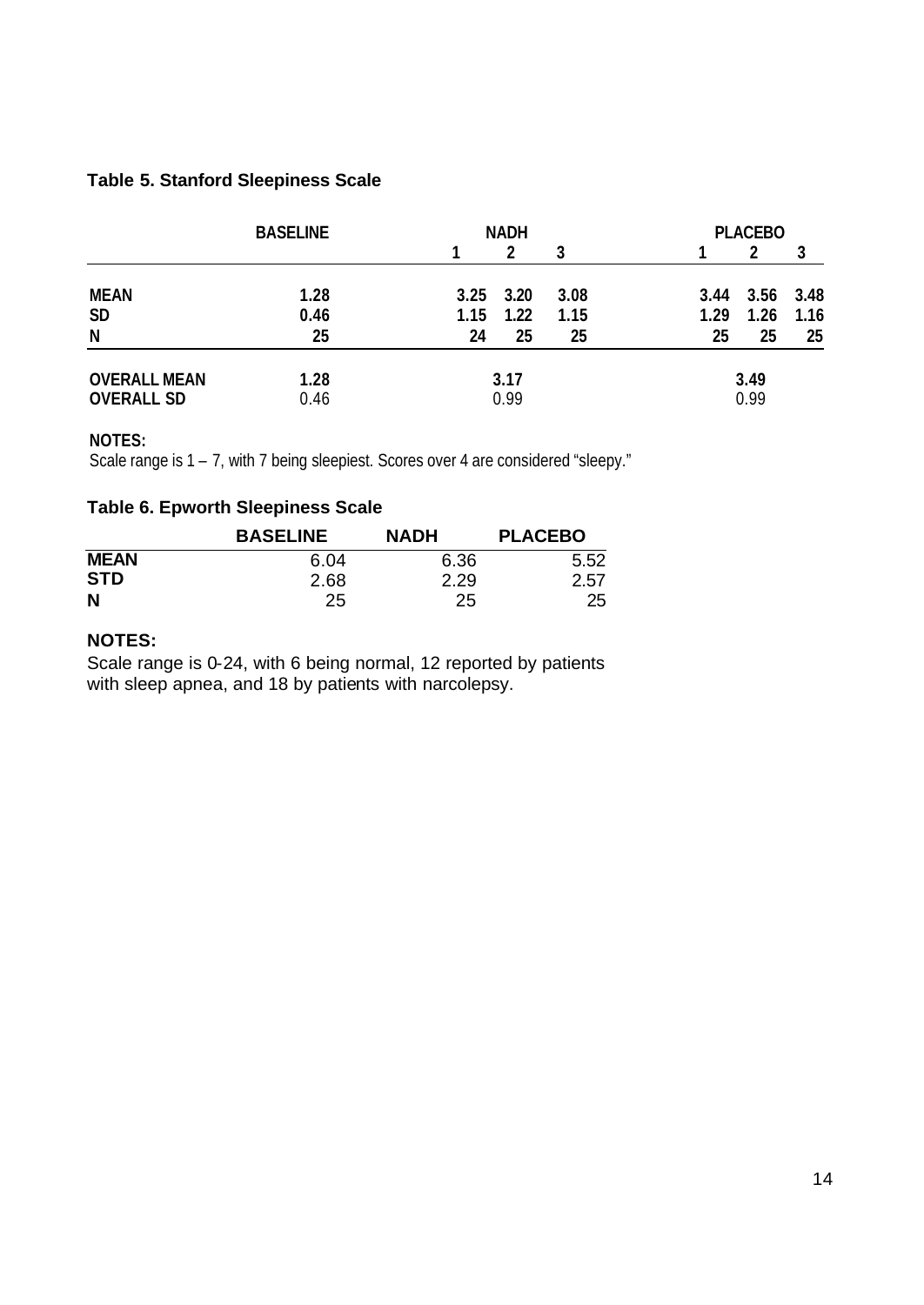# **Table 7. MSLT Sleep Latency (min)**

| <b>SUBSTANCE:</b>                             | <b>NADH</b>        |                    |                    | <b>PLACEBO</b>     |                    |                    |
|-----------------------------------------------|--------------------|--------------------|--------------------|--------------------|--------------------|--------------------|
| <b>NAP OPPORTUNITY:</b>                       |                    |                    |                    |                    |                    | 3                  |
| <b>MEAN</b><br><b>STD DEV</b><br>N            | 6.00<br>4.72<br>24 | 6.69<br>3.97<br>24 | 6.14<br>4.57<br>25 | 6.20<br>5.18<br>25 | 5.48<br>4.22<br>25 | 6.72<br>5.48<br>25 |
| <b>OVERALL MEAN</b><br><b>OVERALL STD DEV</b> | 6.33<br>3.10       |                    |                    | 6.13<br>4.28       |                    |                    |

## **NOTE:**

No sleep counted as latency of 20 min

## **Table 8. Cognitive Performance**

| <b>PARAMETER</b>  |                             |           | <b>BASELINE</b> | <b>NADH</b> | <b>PLACEBO</b> |
|-------------------|-----------------------------|-----------|-----------------|-------------|----------------|
| <b>SPEED</b>      | Variables                   | <b>NS</b> | 15              |             |                |
|                   | Mean                        |           | 49.5            | 45.96       | 43.79          |
|                   | <b>SD</b>                   |           | 13.5            | 11.66       | 9.15           |
|                   | Ν                           |           | 17              | 17          | 17             |
| <b>ACCURACY</b>   | Variables                   | <b>NS</b> | 17              |             |                |
|                   | Mean of summed<br>variables |           | 1416.35         | 1478.8      | 1451.7         |
|                   | <b>SD</b>                   |           | 121.71          | 96.82       | 99.85          |
|                   | N                           |           | 20              | 20          | 20             |
| <b>THROUGHPUT</b> | Variables                   | p < 0.02  | 14              |             |                |
|                   | Mean                        |           | 598.84          | 633.21      | 605.94         |
|                   | SD                          |           | 129.77          | 123.43      | 128.05         |
|                   | Ν                           |           | 18              | 18          | 18             |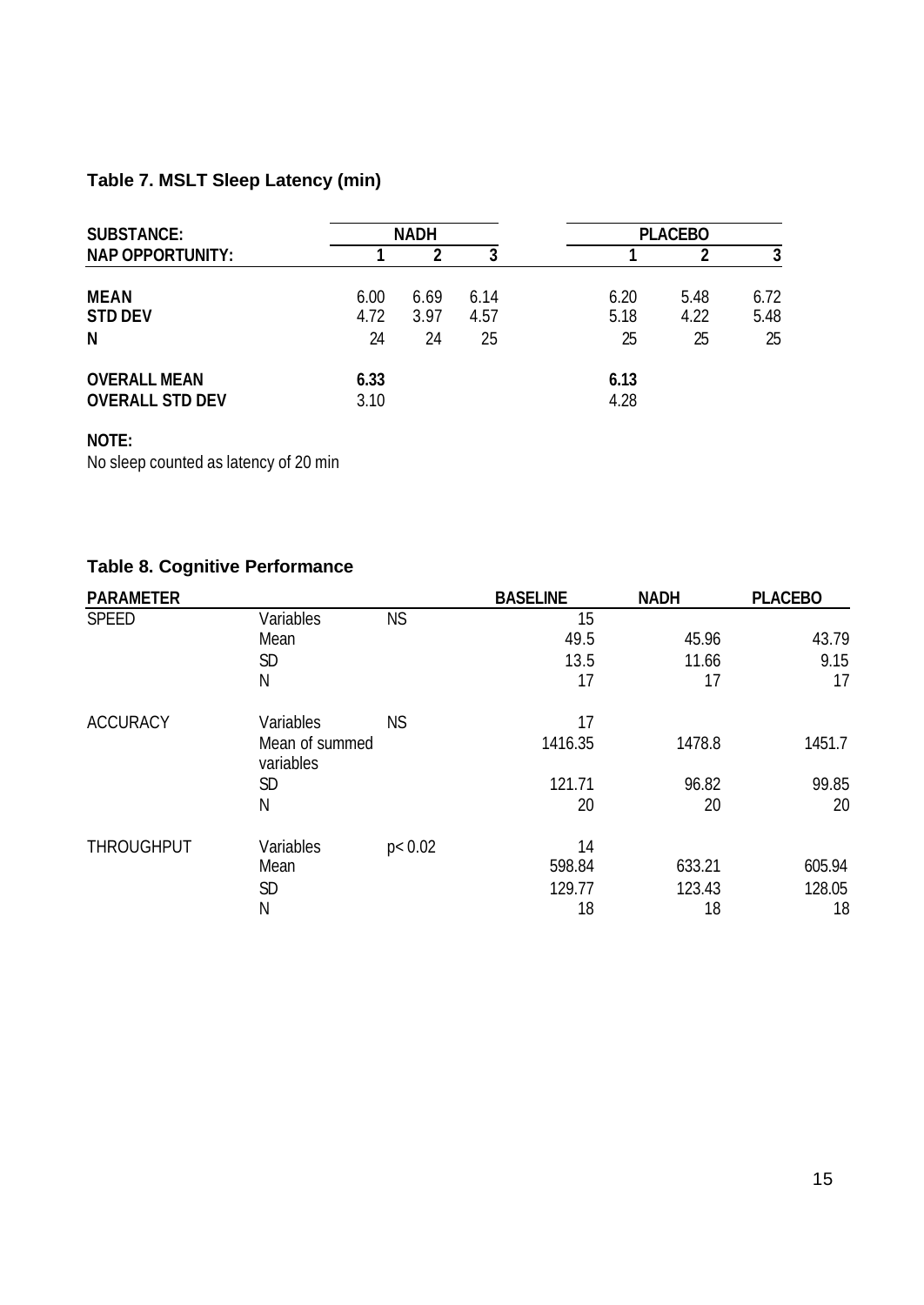# **Table 9. Subject Identification of Substance**

| <b>ACCURACY</b>     | <b>SUBJECTS</b> | %    |
|---------------------|-----------------|------|
| Correct             | 9               | 36%  |
| Incorrect           | 3               | 12%  |
| <b>Both Active</b>  | 2               | 8%   |
| <b>Both Placebo</b> | 11              | 44%  |
| <b>TOTAL</b>        | 25              | 100% |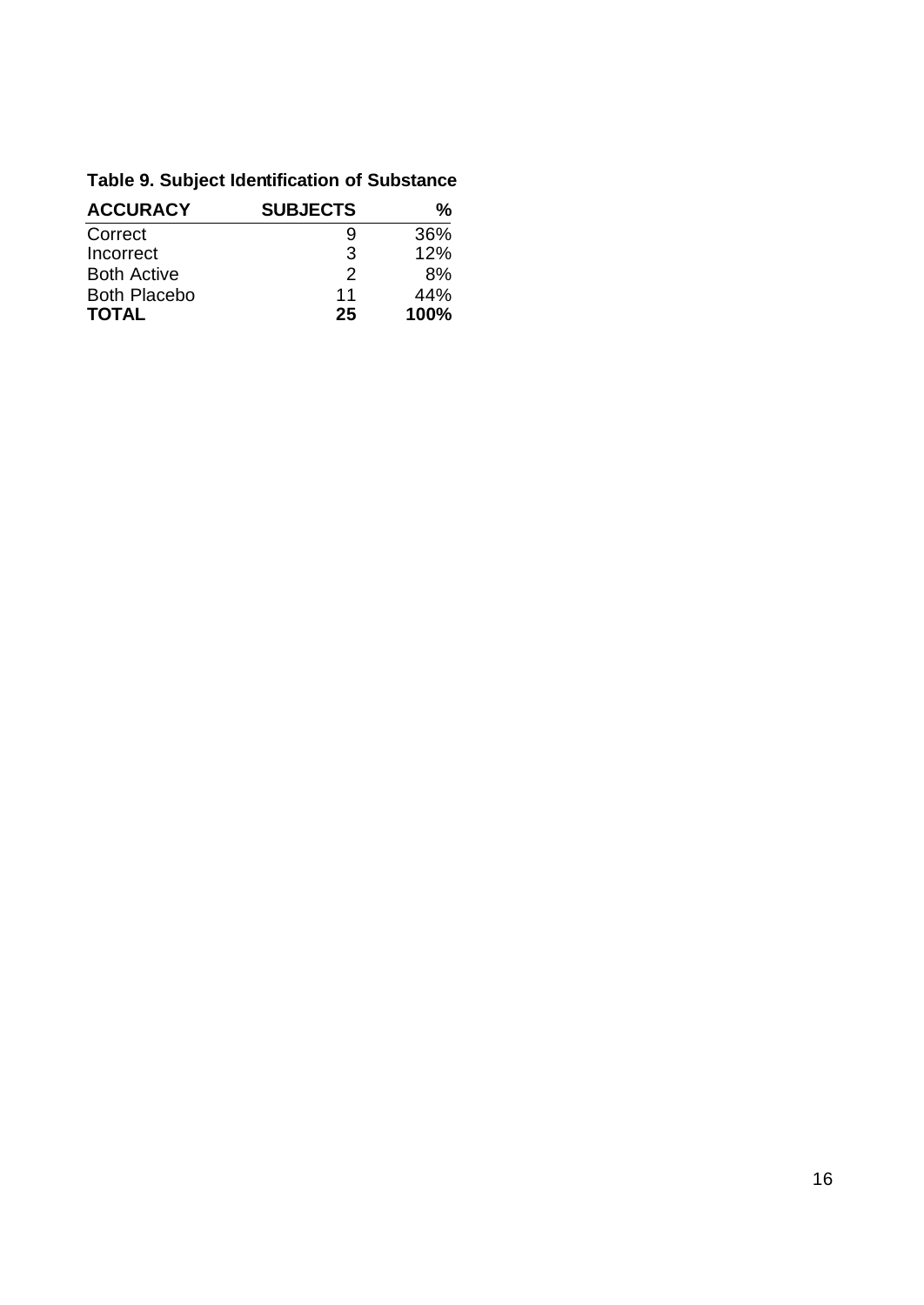

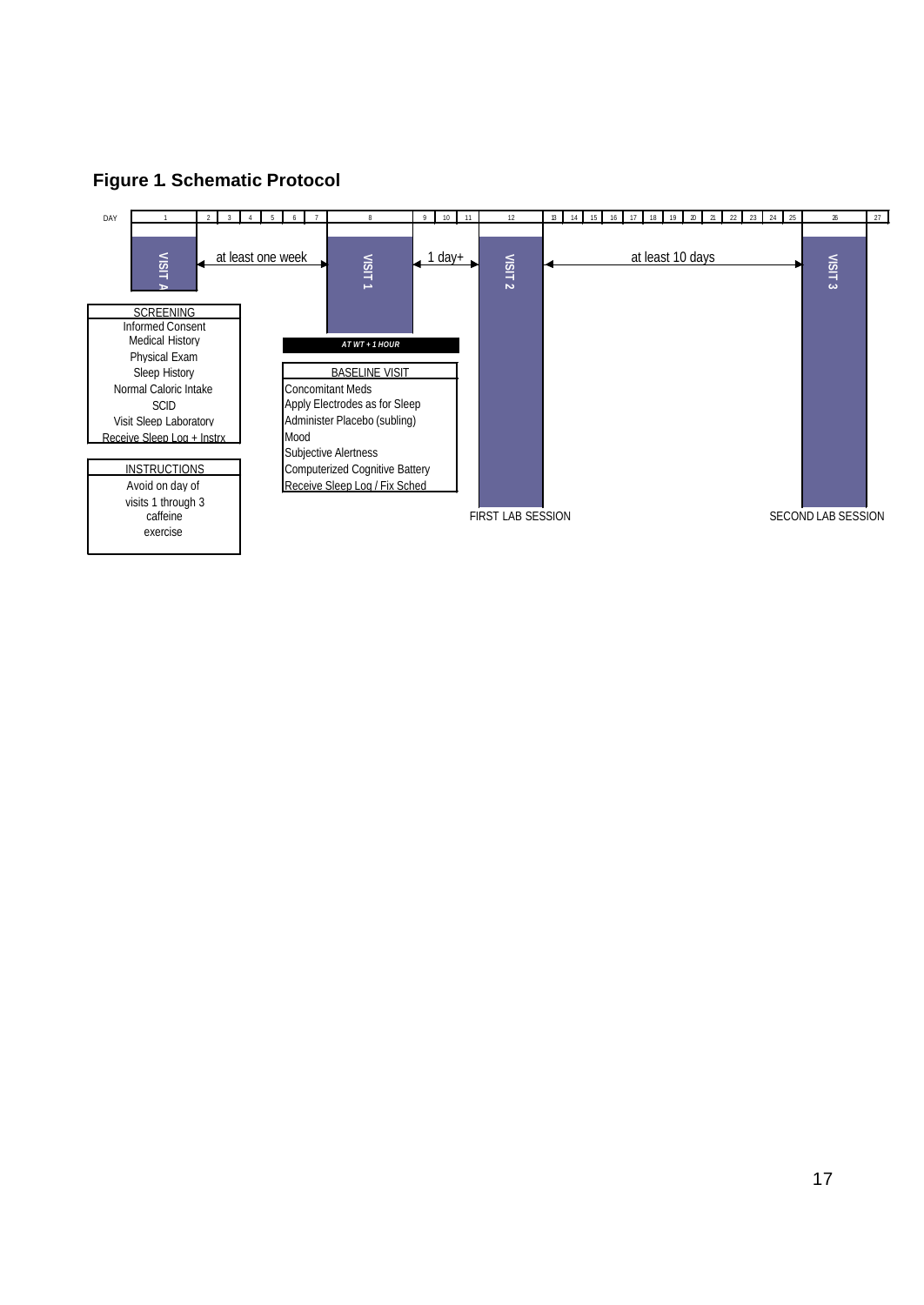

**Figure 2. Visual sequence comparison throughput.**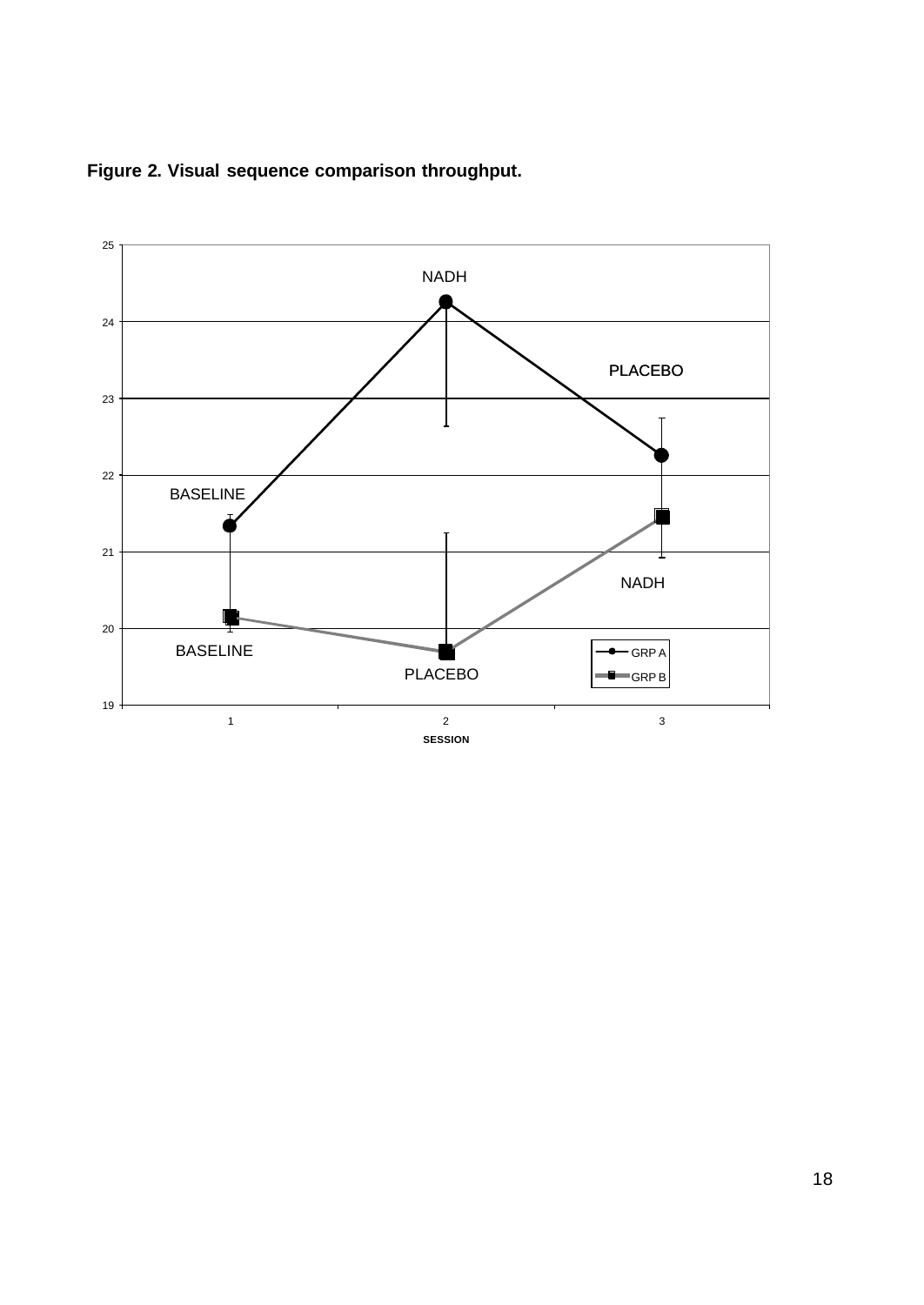**Figure 3. Math throughput.**